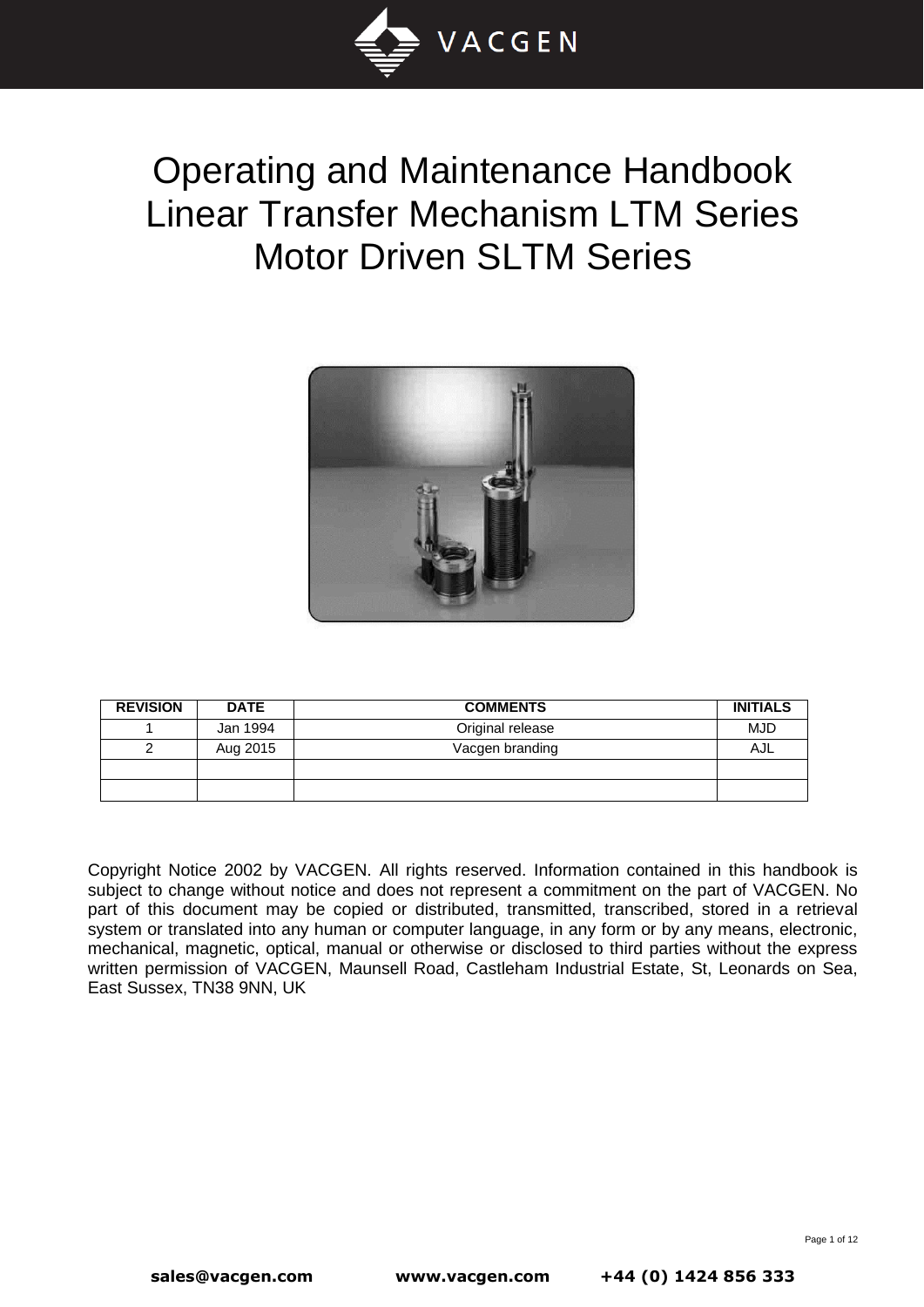

#### **WARRANTY**

1. Subject to fair wear and tear and the due, observance of any installation user, storage, operating or maintenance instructions the Seller undertakes to replace or, at its option repair free of charge to the purchaser, any goods which the purchaser can establish are defective by reason of defective workmanship or materials which are returned to the Seller, carriage paid, within 12 months of the date of dispatch by the Seller. In the event, however, that the Seller supplies spare parts either direct, or that are fitted or installed or replaced by the Sellers' service center such spare parts will be subject to a warranty period of six months only.

2. The Purchaser cannot return any product for warranty repair without the prior approval of VACGEN and the issue of a Goods Return Number (GRN). This shall be obtained by contacting the service center at VACGEN. All returned products must be accompanied by a completed Declaration of Contamination form. Customers must, in the first instance, contact the local selling agent.

3. We reserve the right to decline to service equipment, we consider is in any way hazardous until a clearance or safety certificate, in a form satisfactory to VACGEN, has been completed and returned by the customer.

## **REPAIR**

The following additional terms and conditions apply in the event that the customer elects to use the services of VACGEN workshop on a chargeable basis.

1. At its own cost the customer shall dispatch the equipment to the workshop, carriage paid, suitably packaged, protected and insured, bearing, a Goods Return Number (GRN)and a completed Declaration of Contamination certificate obtained from VACGEN in advance of shipment.

2. During the period that the equipment is on VACGEN premises, VACGEN will insure the equipment against all risks.

3. Vacuum Generator will provide an acknowledgement of the receipt together with an estimate of the repair charges. Such estimates are carried out on a visual basis and are therefore intended as a guide only. Formal fixed price repair quotations are available and involve the disassembly of the equipment to determine the full extent of

the work necessary to restore the equipment to an acceptable standard. In the event that the customer chooses not to proceed with the repair VACGEN will make a charge to cover this examination effort.

#### Note:

The above are extracts from VACGEN Conditions of sale. Complete copies can be obtained from: VACGEN, Maunsell Road, Castleham Industrial Estate St. Leonards on Sea, East Sussex, TN38 9NN, United Kingdom.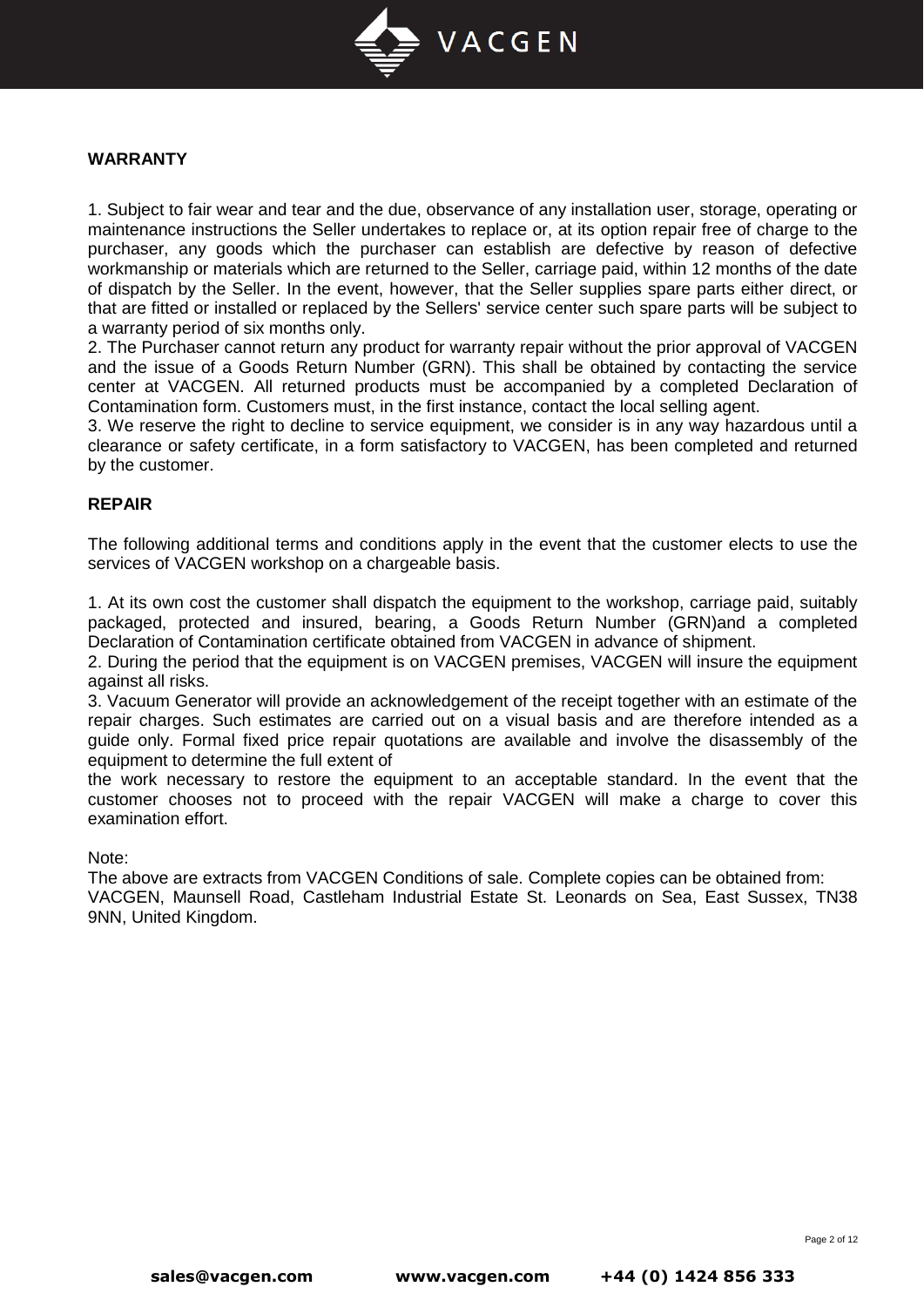

## **1. INTRODUCTION**

This Linear Transfer mechanism has been developed to meet the need for a simple, relatively robust, device capable of controlled linear movement in a single axis.

It is available with travel lengths of 50, 75 and 100 mm and is supplied with 70mm OD

tapped flanges at both ends. The LTM can either be driven manually, or with a stepper motor (see section 8.0).



**Figure 1- Dimensions of the LTM Series Linear Transfer Mechanism**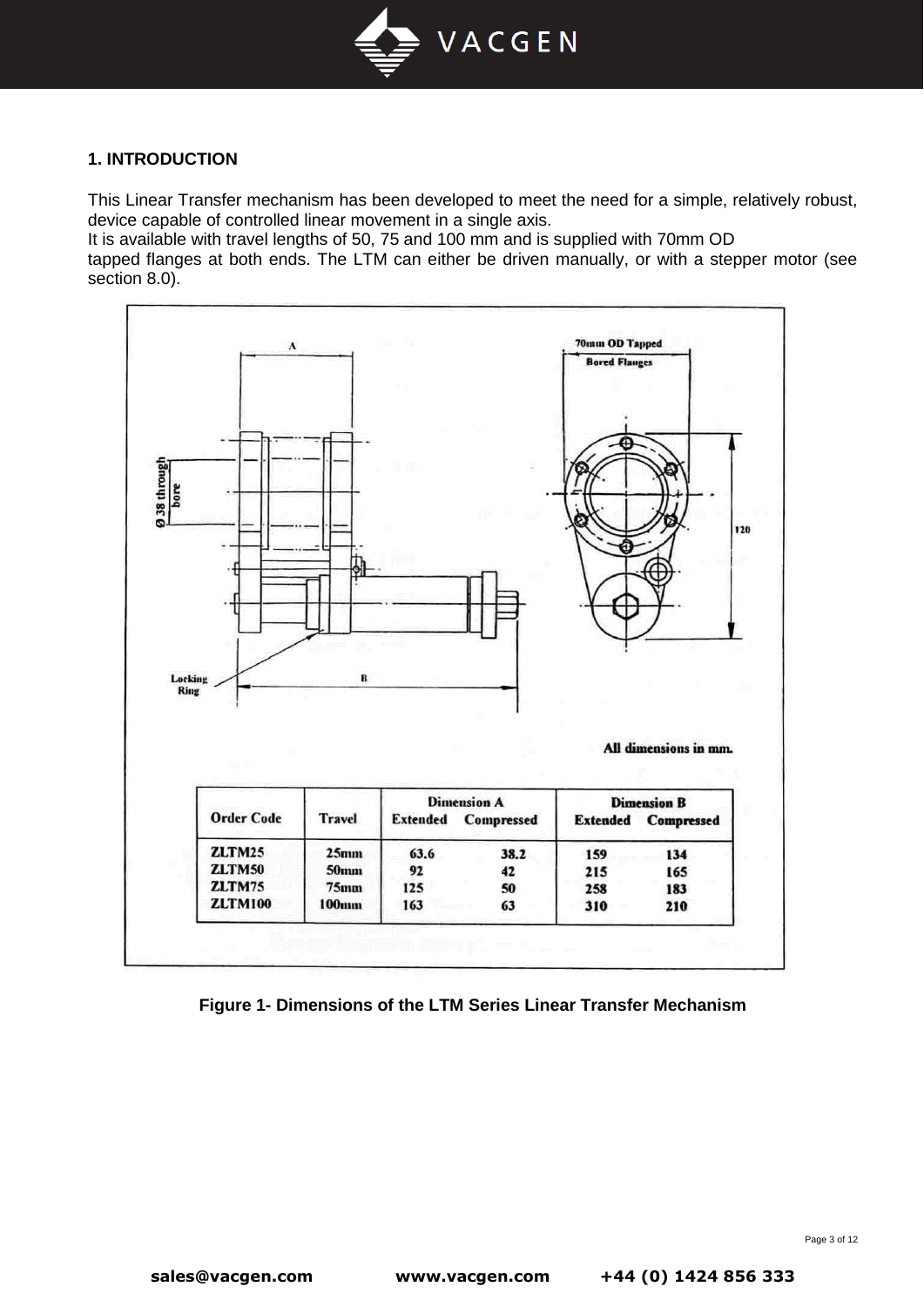

# **2.0 Specification**

| Travel distances:                               | 25, 50, 75 and 100mm           |
|-------------------------------------------------|--------------------------------|
| Thread pitch of elevating screw:                | 1.5 <sub>mm</sub>              |
| Bore through bellows:                           | 38.0mm                         |
| Over travel protection:                         | Stop at both ends              |
| Parallelism of flange faces:                    | Within 0.04mm/cm               |
| Concentricity of flange bores:                  | Within 0.5mm                   |
| Approximate maximum torque required to elevate: | 120 N cm                       |
| Maximum applied axial load:                     | 200 N - See note below         |
| Maximum applied radial load to small pillar:    | 50 N - See note below          |
| Operating temperature:                          | $200^{\circ}$ C                |
| Operating pressure range:                       | 1 bar to $10^{-11}$ mbar       |
| Baking temperature:                             | 250°C recommended maximum      |
| Flange fixing:                                  | 70mm OD, 6 tapped fixing holes |

*Note.*

*Load that may be exerted by the LTM when vertically or horizontally mounted, or applied to the LTU when vertically mounted.*

# **3.0 Construction**

The construction is principally of stainless steel, all joints of the vacuum envelope being welded. An edge welded bellows is used for economy of space. Each flange has 6 tapped holes. The two flanges have radial lugs to which are attached the guide pillars and guide sleeve which provide the guidance system; all are demountable. The guide sleeve has a pair of bronze bushes at the lower end and a ball bearing at the upper end to locate the elevating screw and to carry the thrust load. The upper part of the major guide pillar has a 10mm x I.5mm pitch threaded hole to engage with the bronze elevating screw. The end of the elevating screw is pinned to a knurled thumb wheel to which is also attached a hexagon nut, 13min A/F.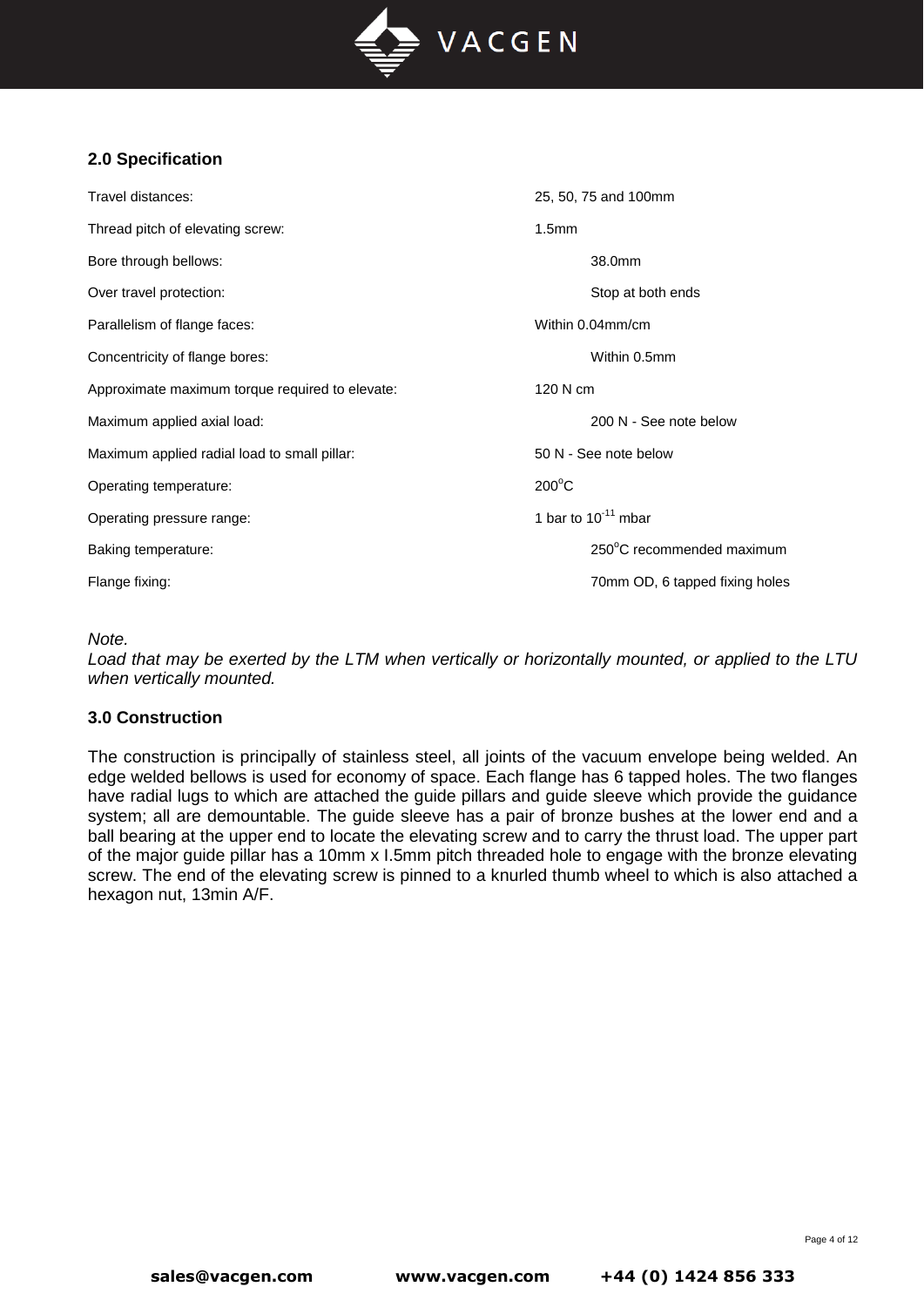

### **4.0 Installation**

The transfer mechanism may be mounted vertically or horizontally, the former is the preferred orientation. When mounted horizontally the orientation should, as far as this is possible, be such as to generate the smallest turning moment about the main guide pillar. The purpose of this is to minimise the load that is applied to the smaller rod, whose function is to prevent rotation and to act as a travel limit stop. The minimum turning moment will be generated when the axis of the bellows is in a vertical plane that passes through the axis of the main guide pillar.

*Note.Ensure that the flange fixing screws used do not protrude, otherwise the bellows could damaged resulting in a leak.*

#### **5.0 Operation**

There are no restrictions in operation other than:

1. Observance of the maximum recommended axial, radial and torsional loads that should be applied. See Section 2.0 above.

2. Avoiding the application of any unnecessary turning moment to the elevating screw at both extremes of travel.

## **6.0 Bakeout**

The recommended maximum bakeout temperature is 250°C.Whilst higher temperatures can be used, this will shorten the life of the elevating screw thrust bearing and possibly the screw itself. Temperatures in excess of 300°C are not recommended.

## **7.0 Maintenance**

The only Maintenance that may be required is the occasional renewal of the lubricants as follows:

1. The two guide pillars and elevating screws are sprayed with a molybdenum disulphide spray, such as Rocol DFSM anti-scuffing spray.

2 The ball thrust bearing is lubricated with silicone oil. The need to re-lubricate this bearing should seldom arise when the maximum bakeout temperature is limited to  $250^{\circ}$ C.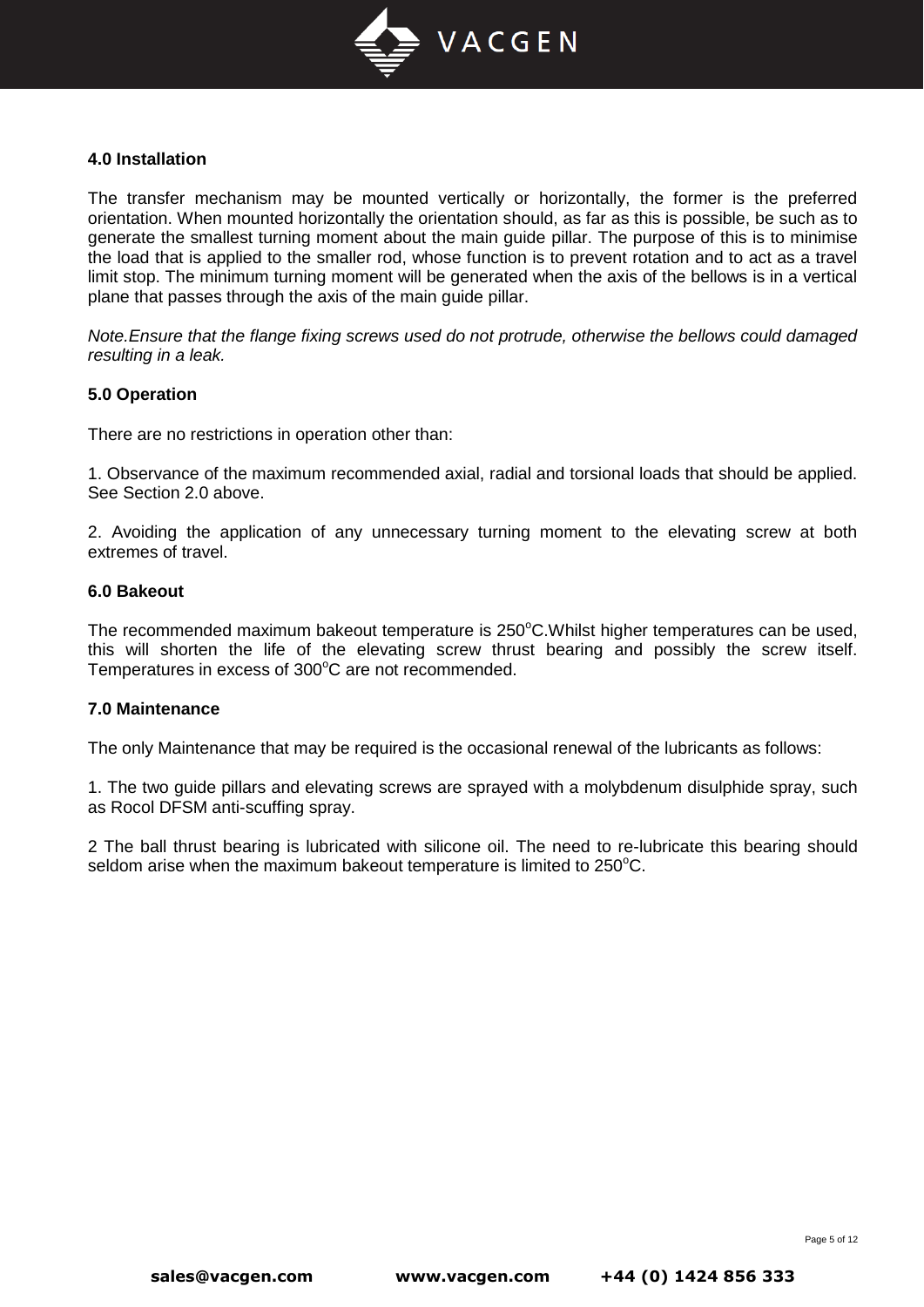

## **7.1 Lubrication: Transfer mechanism removed from the vacuum system**

Lubrication should be carried out as described below. Numbers in brackets refer to items in Figure 2.

1. Loosen and remove the locking collar (1) situated on the underside of the upper platform (2). The collar has 3 axial grooves on the periphery to engage with a' C' spanner. The thread is right-hand.

2. Rotate the elevating screw anti-clockwise (when viewed from above) using the knurled thumb wheel (3) until the guide sleeve (4) can be completely removed from the guide pillar.

3. Clean away the remains of the existing lubricant from the two guide pillars (5) Using a cloth moistened with a solvent such as Ethyl Alcohol, Tri-chlorethylene, Acetone etc.

4. Drive out the pin holding the knurled thumb wheel (3) to the elevating screw sufficiently to enable the thumb wheel to be removed. Mark the underside of the thumb wheel and the top of the shaft to enable them to be re-assembled in the same orientation.



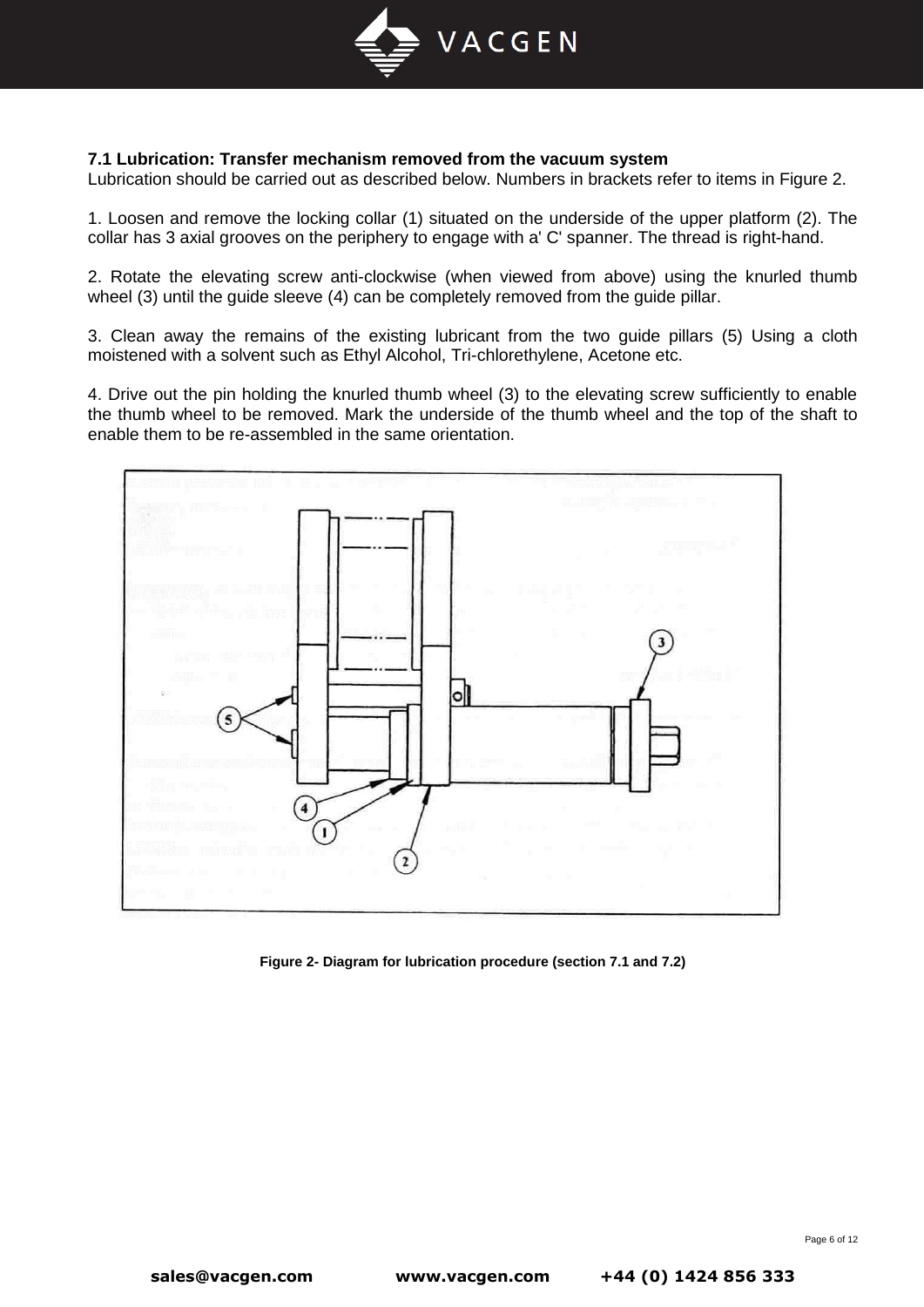

5. Remove the elevating screw leaving the ball bearing in position in the end of the guide sleeve. Remove the old lubricant from the screw thread with a fine wire brush and finally wipe clean as described in 3 above.

6. Clean away the old lubricant from the inside of the guide sleeve bearings, again as in 3 above.

7. Should the ball bearing appear to be dry, or not revolve smoothly, it is advisable to re-lubricate it, after removal of the lubricant that remains. The removal of the old lubricant requires immersion of the ball bearing in a solvent such as Tri-clorethylene. It is more convenient if the ball bearing is removed from the top of the guide sleeve. This will necessitate the removal of the circlip. Take care not to lose the shim washers positioned under the bearing. Rotate the bearing whilst it is immersed to assist in removal of the old lubricant. Removal of one of the shields from the bearing will assist in the removal of the lubricant and in re-lubrication.

Warning: Do not use an ultrasonic cleaner as this will damage the bearing.

8. Re-lubricate the guide rods (5) and the elevating screw by evenly coating with a suitable MoS Aerosol spray and allow to dry. Suitably protect the outer and especially the internal surfaces with foil, paper and/or tape from being coated by the over spray.

9. To relubricate the ball bearing, place it on a clean piece of paper. Apply 3 or 4 drops of silicone oil onto the upper face of the bearing and leave for a few minutes to allow it to soak into the bearing. If the oil and the bearing are warmed the process will be assisted.

10. Now slowly rotate the inner or outer member backwards and forwards to distribute the lubricant. If necessary add more silicone oil until it starts to appear on the underside of the bearing. Continue rotating until it is considered that the whole of the inside of the bearing is coated. Now wipe away the surplus lubricant from the outside of the bearing.

Finally re-assemble the parts in the reverse order.

#### **7.2 Lubrication: Transfer mechanism installed on an evacuated vacuum system**

In this case it is necessary to support the moving platform because of atmospheric pressure acting on the bellows. The recommended procedure is as follows:

Take a piece of tube 63.5 to 65.0 mm ID and machine the ends parallel to a length which is about 5 mm longer than the minimum distance between the two platforms. Cut into two pieces. Remove all burrs to avoid possible damage to the bellows or personnel.

2. Place the two halves of the tube around the bellows and secure in position with tape or similar means.

3. Lower the upper platform, using the elevating screw, until the split tube is taking all the atmospheric load and the elevating screw is slack.

4. Now proceed in exactly the same manner to that described in 7.1 above that is operations 1 - 10 complete.

5. Raise the upper platform and remove the split tube.

The materials recommended for lubrication are:

- 1. MoS<sub>2</sub>, Spray Rocol DFSM anti-scuffing spray
- 2. MoS<sub>2</sub>, Spray Rocol Grade A.S.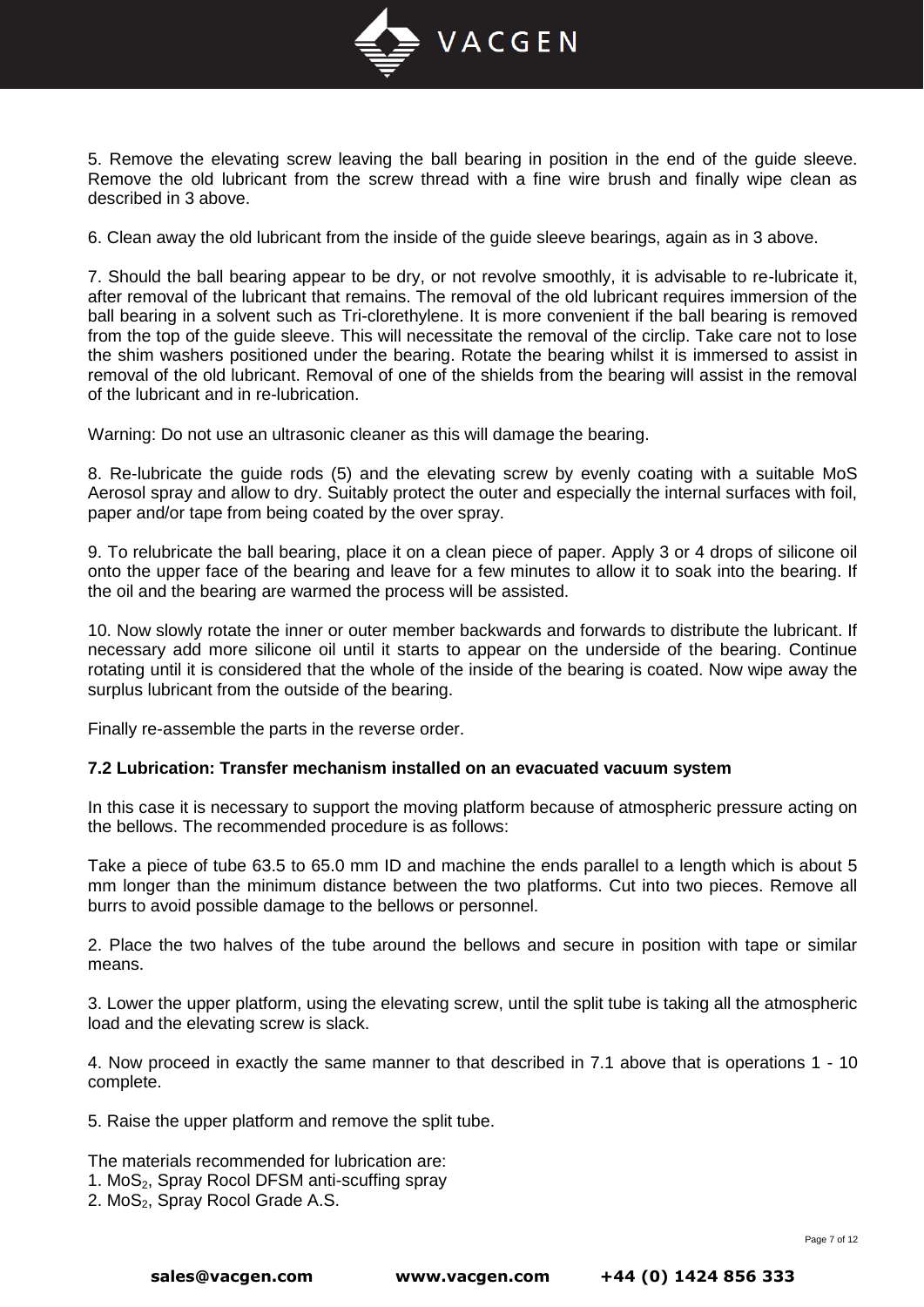

3. Silicon Oil Dow Corning Silicone Oil 710 or 710R

A lubrication kit containing 10 ml of Dow Corning 710 silicone oil is available (Part Code ZLTMLK).

The aerosol spray is obtainable from Rocol Ltd at Leeds, London and Birmingham, UK, or through their distributors.

### **8.0 The SLTM Stepper Motor Driven LTM**

To enable remote or computer control, the model LTM Linear Transfer Mechanism is available with a stepper motor drive. When fitted with the stepper motor drive the model reference is prefixed by the letter S, becoming the SLTM, The travel lengths remain at 25, 50, 75 and 100mm.

#### **8.1 Construction**

The stepper motor drive is located from, and attached to, the tubular member which carries the accessory flange and slides on the guide pillar attached to the lower flange. The 23 frame size stepper motor is attached to a 7.5 to 1 reduction gear box, the output shaft of which drives the elevating screw of the LMT via a 2:1 reduction gear train making a 15:1 reduction in total.

Adjustable travel limit switches are provided to protect the drive from over-travel, and are normally positioned to stop the motor just short of the maximum travel at each end. The switches can be repositioned to operate at any desired part of the travel. Both the travel limit switch assembly and the motor drive are easily detachable for bakeout. The motor supplied is fitted with a double ended shaft and knob to enable minor positional adjustments to be made manually, should this be required.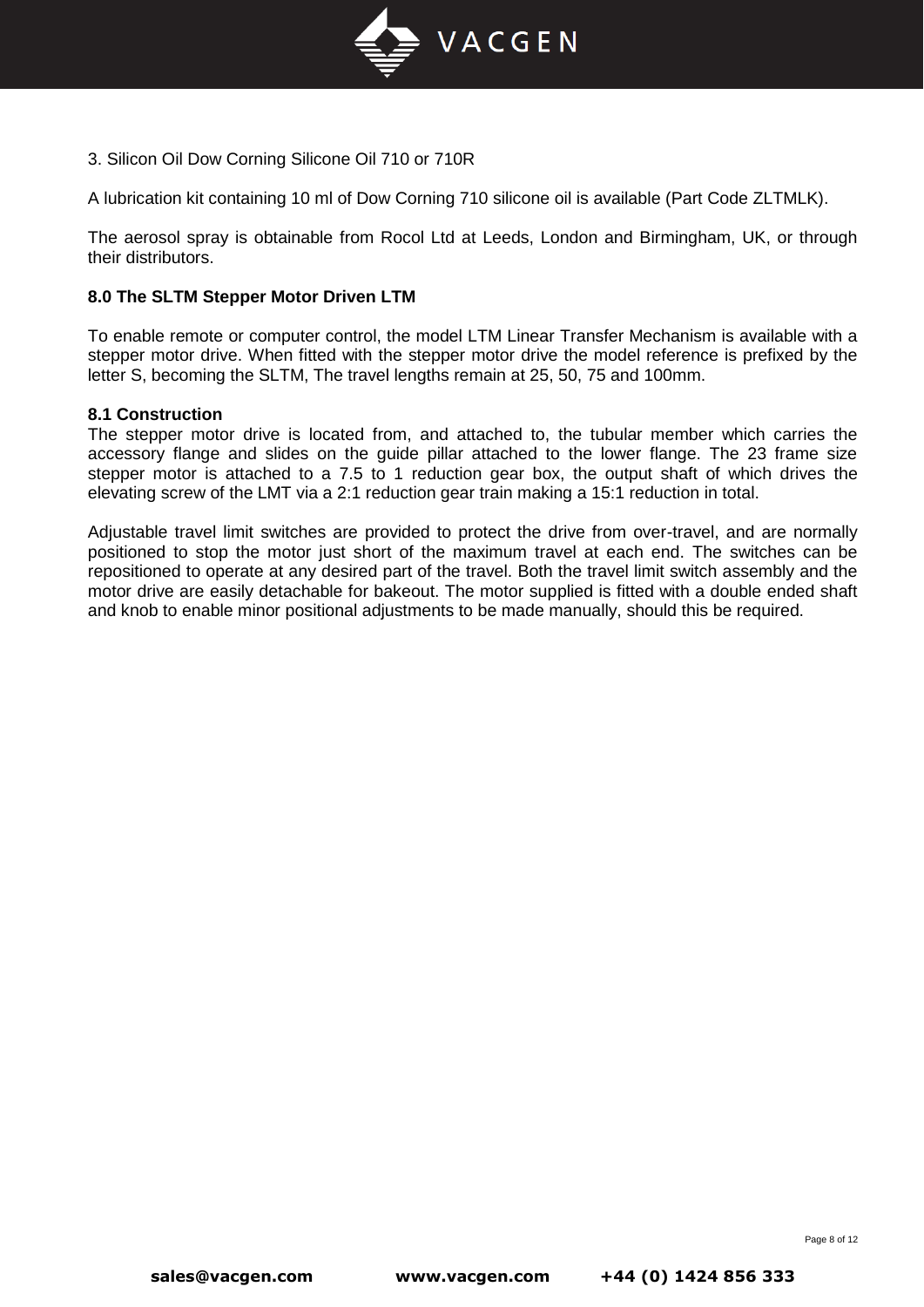

## **9.0 Specification of the SLTM**

| Motor type:             | 23 Frame Size Motor, 4 phase (8 wire)                                             |
|-------------------------|-----------------------------------------------------------------------------------|
| Motor Current:          | 3.8 Amps per phase maximum                                                        |
| Movement per Half Step: | 0.25 microns                                                                      |
| Speed - Raising,*       | 60 mm/minute at 4000 half steps/second<br>90 mm/minute at 6000 half steps/second  |
| Speed - Lowering,*      | 75 mm/minute at 5000 half steps/second<br>120 mm/minute at 8000 half steps/second |

\* Speed attainable will depend on applied load and motor drive unit used.



**Figure 3 - The SLTM stepper motor driven linear transfer mechanism**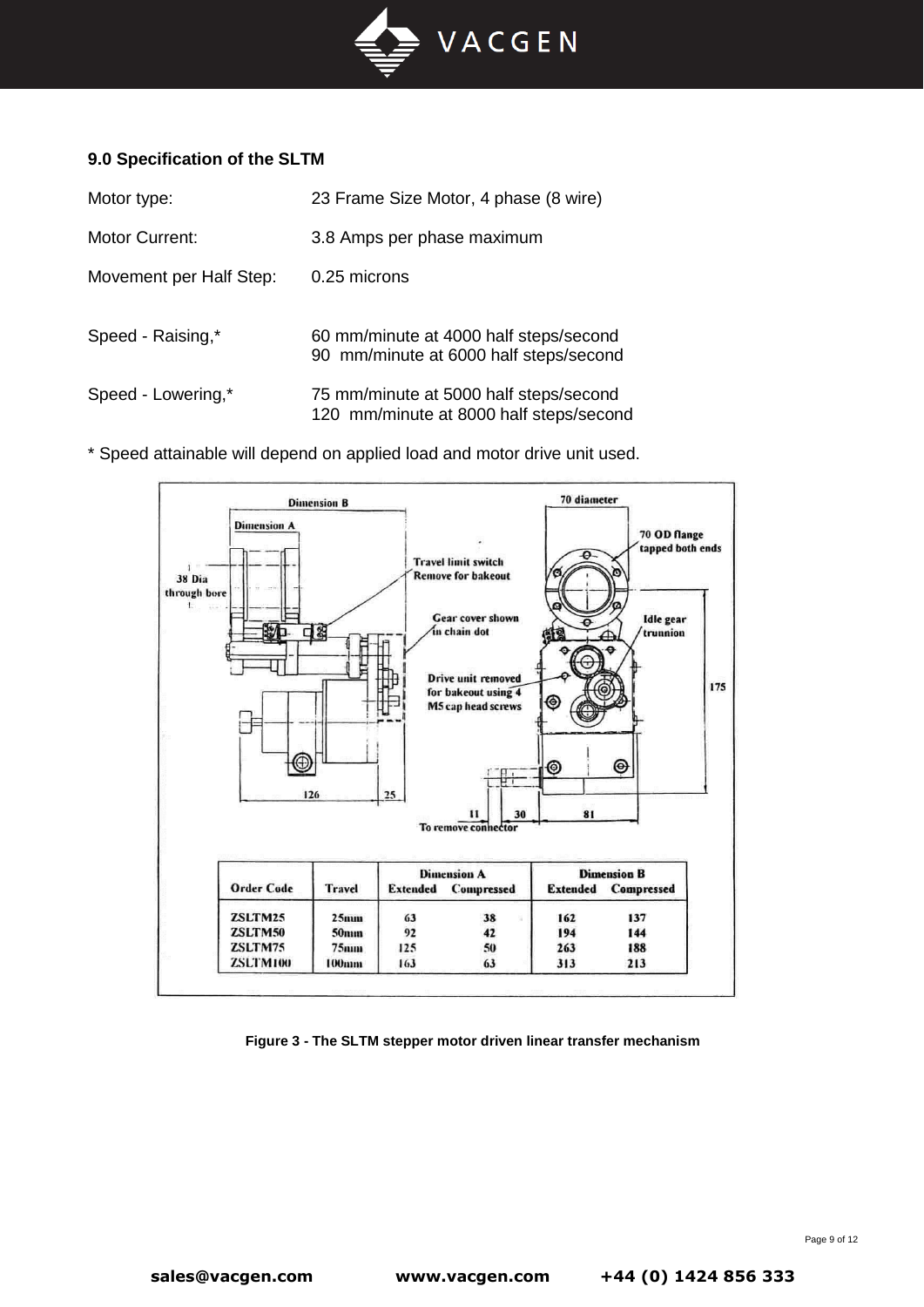

## **10. Operation of the SLTM**

The mode and speed of operation will depend on the control and drive unit that is to be used, and, to some extent, by the superimposed load and the mounting attitude. The speed of operation will be governed largely by the type of motor drive unit that is used. If it is desired to operate at maximum traverse rates it will be necessary to use a Dipolar chopper drive, which, with the motor windings connected in series and operating from a 48 volt power supply should enable a step rate of at least 8000 half steps/second (and possibly more) to be achieved. Figure 4 shows the series wiring connections for the stepper motor. Reference to section 9.0 will provide more detailed information on the performance data. VACGEN supply a range of open and closed loop stepper motor controllers suitable for use with the SLTM (and other VACGEN motor drives), see section 13.0 for details.

#### **11.0 Preparation for Bakeout**

Before commencing bakeout it is necessary to remove the motor gearbox assembly and the travel limit switch assembly. Refer to figure 3 and proceed as follows.

1. Remove the screws securing the bracket, on which the two micro-switches are mounted, to the upper (moving) member of the mechanism.

2. Remove the four fixing screws retaining the cover over the gear train and remove the cover.

3. Remove the four M5 cap head screws that retain the gearbox mounting plate to the top of the tubular member, after which it will be possible to remove the motor and gearbox assembly together with the microswitch mounting bracket. The clamping plate, which is captive on the tubular pillar may be left in position during the bakeout.

For details of the recommended bakeout procedure refer to section 6.0. After bakeout it is possible that the idler gear and microswitches may need to be adjusted. The procedure for this is given in section 12.0 below.

#### **12.0 Maintenance of the SLTM**

The general maintenance requirements are as specified in section 7.0. In addition it is necessary to observe the following:-

1. The motor and gear-box require no maintenance apart from the occasional check that none of the screwed fixings have loosened.

2. After replacing the gearbox and motor assembly following bakeout, or if the drive should become noisy, it is advisable to check to check the the clearance in the gear train is not. excessive. Generally there should be no noticeable clearance, the smaller the clearance, the quieter the drive will be. The idler gear, which connects the pinion on the gearbox

shaft to the gear on the elevating screw of the SLTM, is adjustable. To adjust the position of the idler gear slacken the central cap head screw, adjust as required, and securely retighten. It should be noted flat the only lubricated parts of the gear train are the

bore of the nylon idler gear and the trunnion on which it runs. The initial factory lubrication should last for extremely long periods (years) under normal conditions. Should it be necessary to relubricate this part, the use of a fluorinated silicone grease, such as Dow, Corning FS 3451 (which is included in the VG lubrication kit. order code ZHPTLK) is recommended.

Note. Ensure that only the bearing surfaces are lubricated. The gear teeth should be run clean and dry.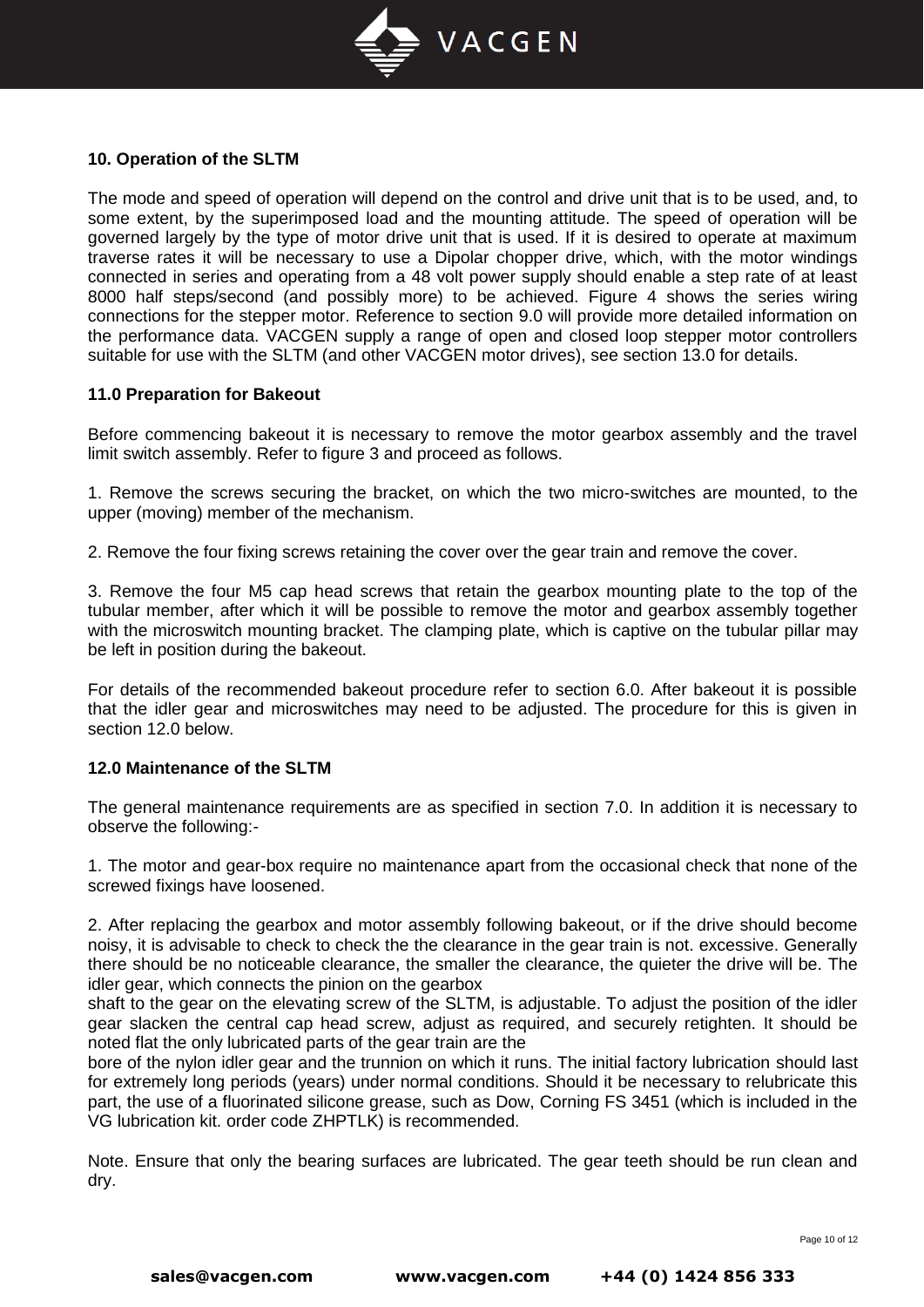

3. After replacement of the gear train cover and the microswitch bracket it is recommended to check that all the fixing screws are secure and that the microswitches operate correctly.



**Figure 4 - Series motor connections and motor socket connections (where fitted)**

#### **13.0 Spares and Accessories**

| <b>Order Code</b>   | <b>Description</b>                                |
|---------------------|---------------------------------------------------|
| <b>ZLTMLK</b>       | Lubrication kit for LTM and SLTM                  |
| ZSDU                | Single Axis Open Loop Stepper Motor Controller    |
| <b>ZSMC Series</b>  | Open Loop Steeper Motor Controller, 1 to 5 axes   |
| <b>ZSMCE Series</b> | Closed Loop Stepper Motor Controller, 1 to 5 axes |
|                     |                                                   |

Replacement parts for the LTM and SLTM drives are available to order